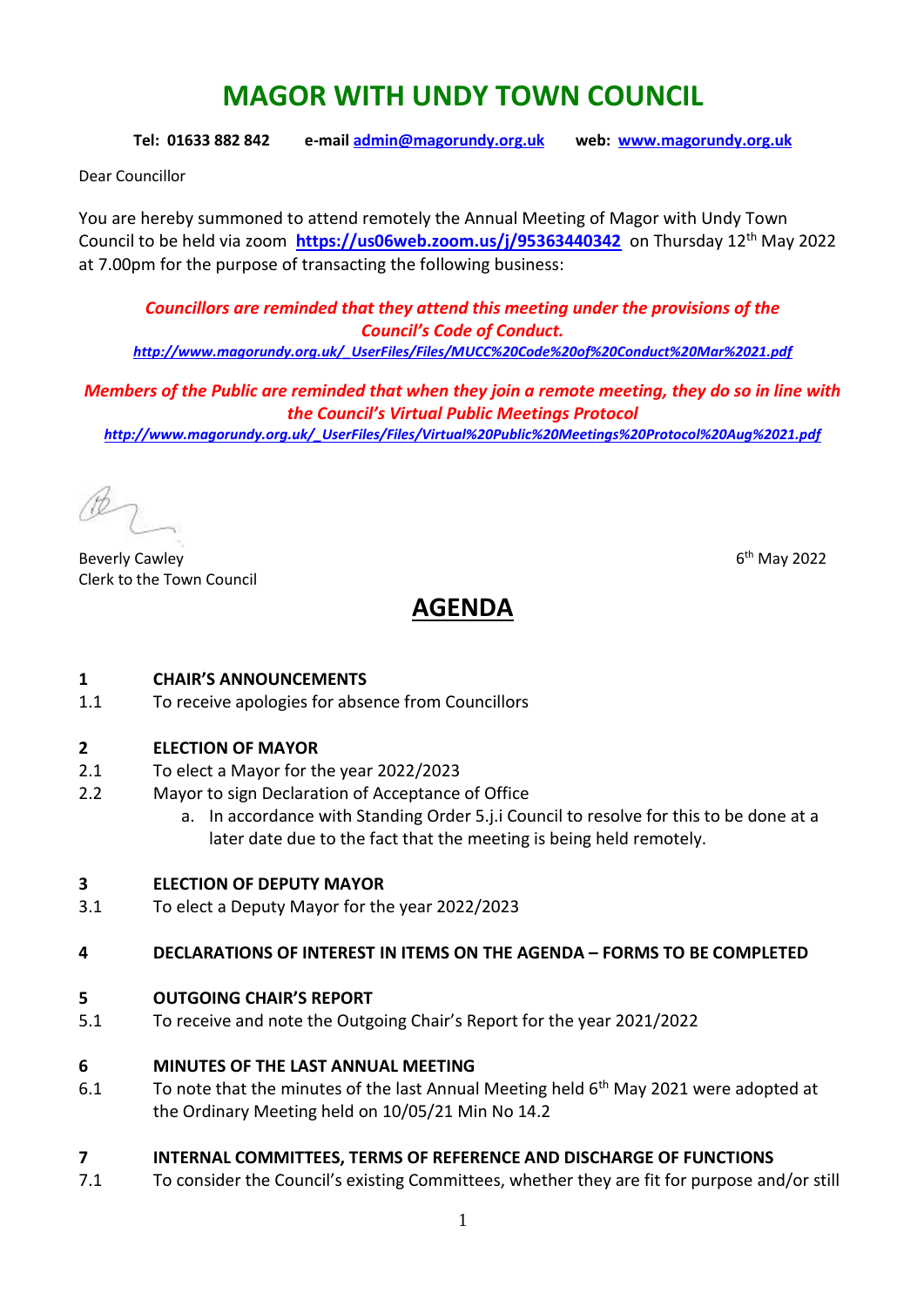required, and if so, consider and agree Terms of Reference etc.

- 7.1.a Human Resources Committee
	- a. To consider the need for the Human Resources Committee
	- b. To agree any terms of reference for the Human Resources Committee
	- c. To appoint members
	- d. To appoint a Chairperson
	- e. To consider if there is a requirement for Discharge of Functions under S101 Local Government Act 1972 'Discharge of Functions'

## 7.1.b Planning Committee

- a. To consider the need for the Planning Committee
- b. To agree any terms of reference for the Planning Committee
- c. To appoint members
- d. To appoint a Chairperson
- e. To Discharge Functions to the Planning Committee: 'That this Council, under "S101 Local Government Act 1972 re 'Discharge of Functions' give delegated powers to the Planning Committee to respond/make recommendations to Monmouthshire County Council in respect of planning applications'
- 7.1.c Emergency Planning Committee (plenary)
	- a. To consider the need for an Emergency Planning Committee
	- b. To agree any terms of reference for the Emergency Planning Committee
	- c. To discharge Functions to the Emergency Planning Committee: *'That this Council, under "S101 Local Government Act 1972 re 'Discharge of Functions' give delegated powers to four Councillors, one of which must be the Chair or Vice Chair to respond/make recommendations to Monmouthshire County Council in respect of planning applications received and considered of an urgent nature, during holiday periods and emergency situations where a decision is required within a statutory time period'*
- 7.1.d Emergency Committee (Plenary)
	- a. To consider the need for an Emergency Committee
	- b. To agree any terms of reference for the Emergency Committee
	- *c.* To discharge Functions to the Emergency Committee: *That this Council, under S101 Local Government Act 1972 re 'Discharge of Functions' delegates plenary powers to a committee* comprising of 3 Councillors *(one of which must be the Chair or Vice Chair)'*
- 7.2 To consider the need for any additional Committees, and agree if necessary the Terms of Reference and any discharge of functions and appointment of members and Chairperson.

## **8 WORKING/STEERING GROUPS, TERMS OF REFERENCE**

- 8.1 To consider the Council's existing Working Groups, whether they are fit for purpose and/or still required, and if so, consider and agree Terms of Reference etc.
	- a. MUGA Working Group
	- b. Allotments Working Group
	- c. Village Improvements & Signage Working Group
	- d. Play Parks Working Group
- 8.2 To note suggestions from previous Council meetings for new working and steering groups, and consider the need for any additional Working/Steering Groups and agree if necessary the Terms of Reference and appointment of members and Lead member.
	- a. Summer & Winter Planting Working group
	- b. Town Regeneration Steering Group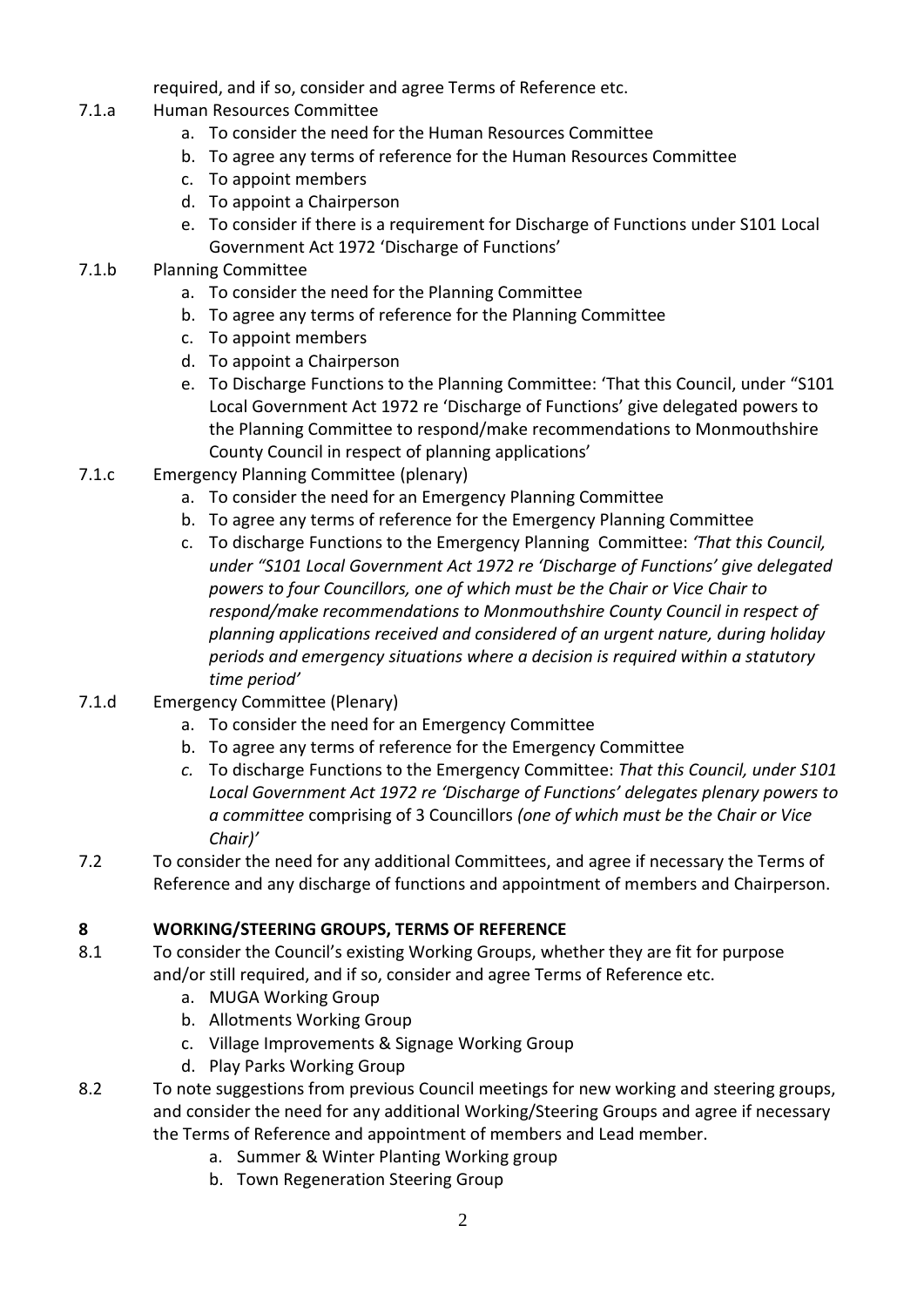8.3 To consider a sifting and interview panel for the recruitment of a new Clerk and RFO (refers EXOM 3/5/22 min No. 341.4.1 & 2 &3) with regard to the Recruitment & Selection Policy and agree any requirements.

## **9 EXTERNAL BODIES AND ORGANISATIONS**

9.1 To appoint representatives to external bodies:

|                                                             | <b>Current membership</b>  |
|-------------------------------------------------------------|----------------------------|
| Monmouthshire County CAB (for term of Council)<br>$\bullet$ | $(1 +$ Reserve)            |
| <b>School Governors</b>                                     |                            |
| (Minor Authority representatives – for term of Council)     |                            |
| <b>Undy Primary School</b>                                  | (1)                        |
| Magor Church in Wales Primary School                        | (1)                        |
| <b>Emergency Contacts (Mon CC)</b>                          | (Mayor, Deputy +<br>Clerk) |
| Severnside Area Committee (Mon CC)                          | $(1 + \text{Clerk})$       |
| Caldicot and surrounding area Cluster Group (Mon CC)        | $(Mayor + 2 + Clerk)$      |
| Give Dog Fouling the Red Card Working Group (Mon CC)        | $(2 + Clerk)$              |
| One Voice Wales                                             | (2)                        |
| One Voice Wales - Larger Council's Committee                | (2)                        |
| NRW Internal Drainage Board/ Caldicot and Wentlooge Levels  |                            |
| IDB Advisory Water Level Management Forum/Gwent Levels      |                            |
| Flood Defence Alliance/ Severn Estuary Partnership          | $(1 + \text{Clerk})$       |
| <b>MAGOR - Magor Action Group on Rail</b>                   | (2)                        |
| <b>Magor Brewery</b>                                        | (5)                        |
| MUCH - Magor and Undy Community Hub                         | (3)                        |
| Undy AFC<br>$\bullet$                                       | (1)                        |
| Patient's Voice - Grayhill Surgery                          | (2)                        |
| <b>Residents Against Speeding</b>                           | (4)                        |
|                                                             |                            |

- 9.2 To consider appointment to Monmouthshire County Council Climate Champions Working Group – position not previously filled when new group set up.
- 9.3 To consider appointment to One Voice Wales' Nature Forum and Green Hub position not previously filled when new group set up.
- 9.4 To agree arrangements for reporting back to Full Council.

# **10 POLICIES** : [http://www.magorundy.org.uk/Policies\\_19341.aspx](http://www.magorundy.org.uk/Policies_19341.aspx)

- 10.1 To note Standing Orders were adopted at Ordinary Meeting on 13/1/22 Min No 234.2.b, with changes ratified on 24/1/22 Min No 240.2 and agree a new review date
- 10.2 To note Financial Regulations were adopted at Ordinary Meeting on 13/1/22 Min No 234.3.b with changes ratified on 24/1/22 Min No 240.3 and agree a new review date
- 10.3 To note that the following policies were adopted at Ordinary Meeting on 08/03/21 Min No 105.2 (or at later meetings) and to agree a schedule for review:
	- Code of Conduct
	- Complaints
	- Dignity at Work
	- Disciplinary & Grievance
	- Equality & Diversity
	- Freedom of Information
	- General Privacy Notice
	- Grant Funding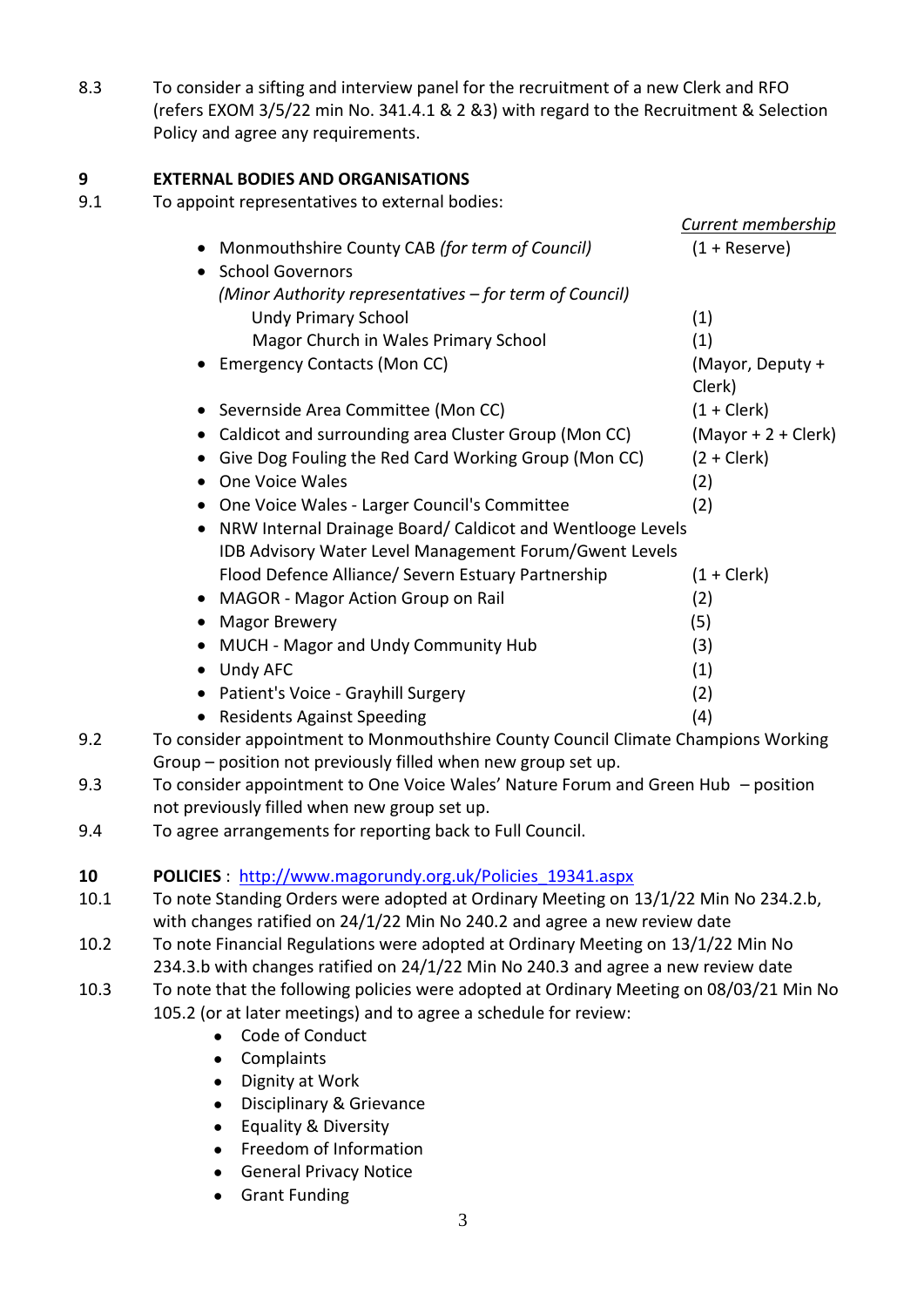- Health & Safety
- Information & Data Protection
- Local Resolution
- Lone Working
- **•** Overtime
- Press, Media & Publicity
- Publication Scheme
- Recruitment & Selection
- Safeguarding
- Sickness
- Social Media
- Unacceptable Actions by Individuals
- Virtual Public Meetings
- 10.4 To review and adopt risk policy statements and consequential risk management arrangements, and schedule future reviews
- 10.5 To review and adopt the Internal Control Procedures and schedule future reviews
- 10.6 To review and adopt the Effectiveness of Internal Audit and schedule future reviews

# **11 FINANCE**

- 11.1 To review of End of Year Accounts for 2021-2022, together with the review of Section 137 expenditure
- 11.2 To consider and agree signing authority with regards to the Town Councils Banking requirements at Barclays Bank plc
- 11.3 To nominate a Councillor independent (of cheque signing process) to review monthly bank reconciliations periodically
- 11.4 To adopt the Annual Investment Strategy for the year 2022/2023
- 11.5 To note that the Independent Remuneration Panel for Wales Annual Report was adopted at the Ordinary Meeting held 14/03/2022 with the exception of Determination 45. Determination 45 is for a £500 payment to members undertaking a senior role. This payment is 'optional' and available for up to 3 members.
- 11.5.a To consider and agree Determination 45, and confirm the recipient of any Senior Allowance/s.
- 11.6 To review the inventory of land and other assets
- 11.7 To review Insurance cover arrangements in respect of all insured risks
- 11.8 To review Council's and/or staff subscriptions to other bodies
- 11.9 To note that the Council's Schedule of Charges for Service and Facilities was reviewed at the Finance Meeting on 16/12/21 Min No 213.2 with the exception of MUGA fees
- 11.9.a To review and consider charges in respect of MUGA hire fees.

# **12 INTERNAL AUDITOR**

12.1 To appoint a replacement Internal Auditor for the financial year 2021/2022 & 2022/2023 *(refers Finance Meetings 17/12/20 Min No 4.1 & 16/12/21 Min No 211.1 & EXOM3/5/22 min No 339.1)*

# **13 MEETINGS**

- 13.1 To determine the date of Ordinary Meetings of the Council up to and including the next annual meeting of the Council.
- 13.2 To confirm the date of the Next Ordinary Meeting